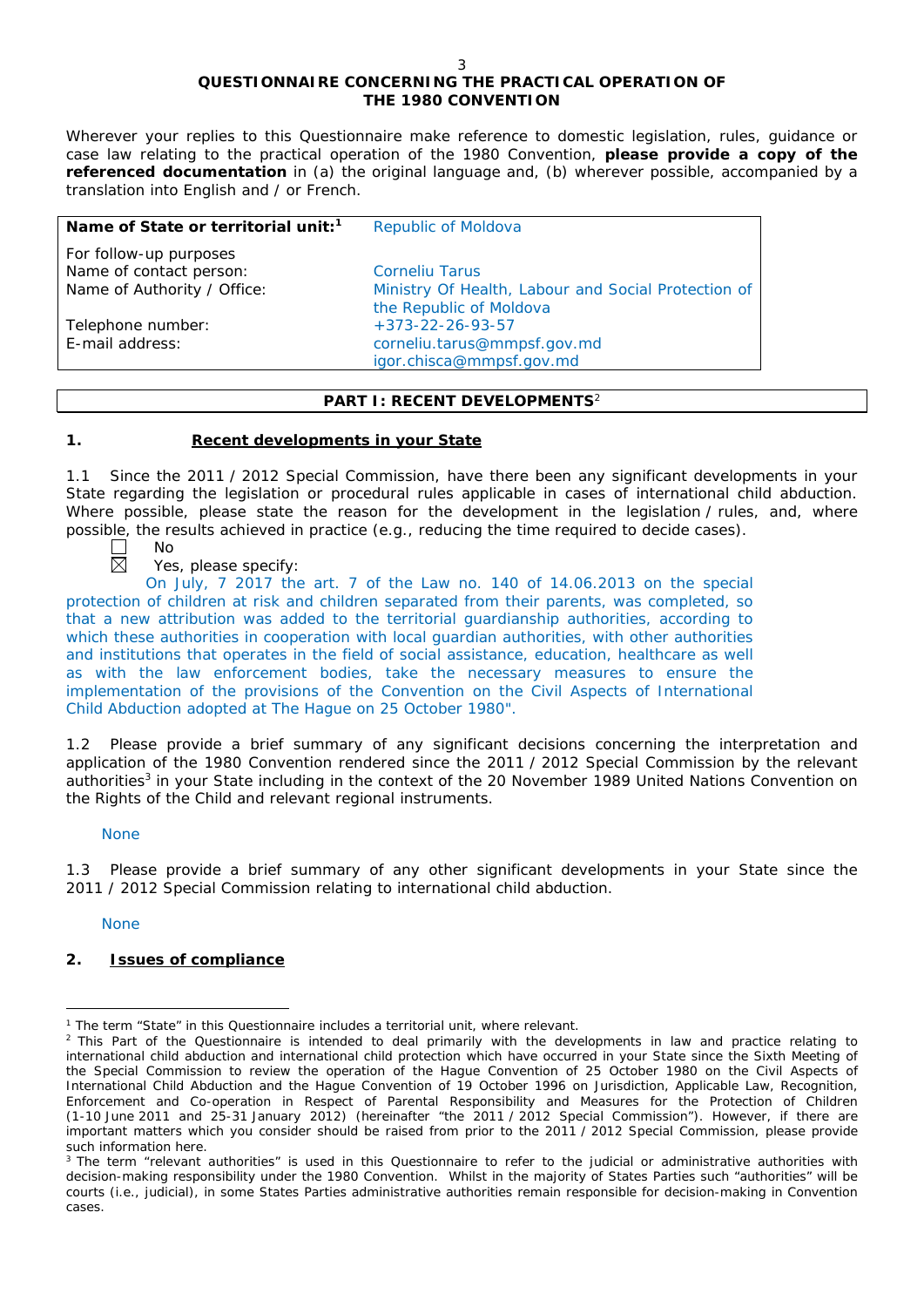2.1 Are there any States Parties to the 1980 Convention with whom you are having particular challenges in achieving successful co-operation? Please specify the challenges you have encountered and, in particular, whether the problems appear to be systemic.

No

Yes, please specify:

Please insert text here

2.2 Are you aware of situations / circumstances in which there has been avoidance / evasion of the 1980 Convention?<br>  $\boxtimes$  No<br>  $\Box$  Yes, pl

No

Yes, please specify:

Please insert text here

### **PART II: THE PRACTICAL OPERATION OF THE 1980 CONVENTION**

### **3. The role and functions of Central Authorities designated under the 1980 Convention**<sup>4</sup>

*In general*

3.1 Have any challenges arisen in practice in achieving effective communication or co-operation with other Central Authorities?

No Yes, please specify: Please insert text here

3.2 Have any of the duties of Central Authorities, as set out in **Article 7** of the 1980 Convention, raised any particular problems in practice either in your State, or in States Parties with whom you have cooperated?

 $N<sub>0</sub>$ Yes, please specify: Please insert text here

3.3 Has your Central Authority encountered any challenges with the application of any of the 1980 Convention provisions? If so, please specify.

No Yes, please specify: Please insert text here

### *Legal aid and representation*

3.4 Do the measures your Central Authority takes to provide or facilitate the provision of legal aid, legal advice and representation in return proceedings under the 1980 Convention (**Art. 7(2)-(g)**) result in delays in proceedings either in your own State, or, where cases originate in your State, in any of the requested States you have dealt with?

No Yes, please specify: Please insert text here

3.5 Are you aware of any other challenges in your State, or, where cases originate in your State, in any of the requested States you have dealt with, regarding the obtaining of legal aid, advice and / or representation for either left-behind parents or taking parents?5

No Yes, please specify: In the cases of rewuests of children's returns to the Republic of Moldova, a large

 $\overline{a}$ <sup>4</sup> See also Section 5 below on "Ensuring the safe return of children" which involves the role and functions of Central Authorities.

<sup>&</sup>lt;sup>5</sup> See paras 1.1.4 to 1.1.6 of the "Conclusions and Recommendations of the Fifth Meeting of the Special Commission to review the operation of the *Hague Convention of 25 October 1980 on the Civil Aspects of International Child Abduction* and the practical implementation of the *Hague Convention of 19 October 1996 on Jurisdiction, Applicable Law, Recognition*, *Enforcement and Co-operation in Respect of Parental Responsibility and Measures for the Protection of Children* (30 October – 9 November 2006) (hereinafter referred to as the ["Conclusions and Recommendations of the 2006 Special Commission"](https://assets.hcch.net/upload/concl28sc5_e.pdf)) and paragraphs 32 to 34 of the [Conclusions and Recommendations of the Special Commission](https://assets.hcch.net/upload/wop/concl28sc6_e.pdf) to review the operation of the Hague Convention of *[19 October 1980 on Jurisdiction, Applicable law, Recognition, Enforcement and Co-operation in Respect](https://assets.hcch.net/upload/wop/concl28sc6_e.pdf)  [of Parental Responsibility and Measures for the Protection of Children](https://assets.hcch.net/upload/wop/concl28sc6_e.pdf)* (1-10 June 2011 and 25-31 January 2012) (hereinafter the "C&R of the 2011/2012 Special Commission") (available on the Hague Conference website at < www.hcch.net > under "Child Abduction Section" then "Special Commission meetings").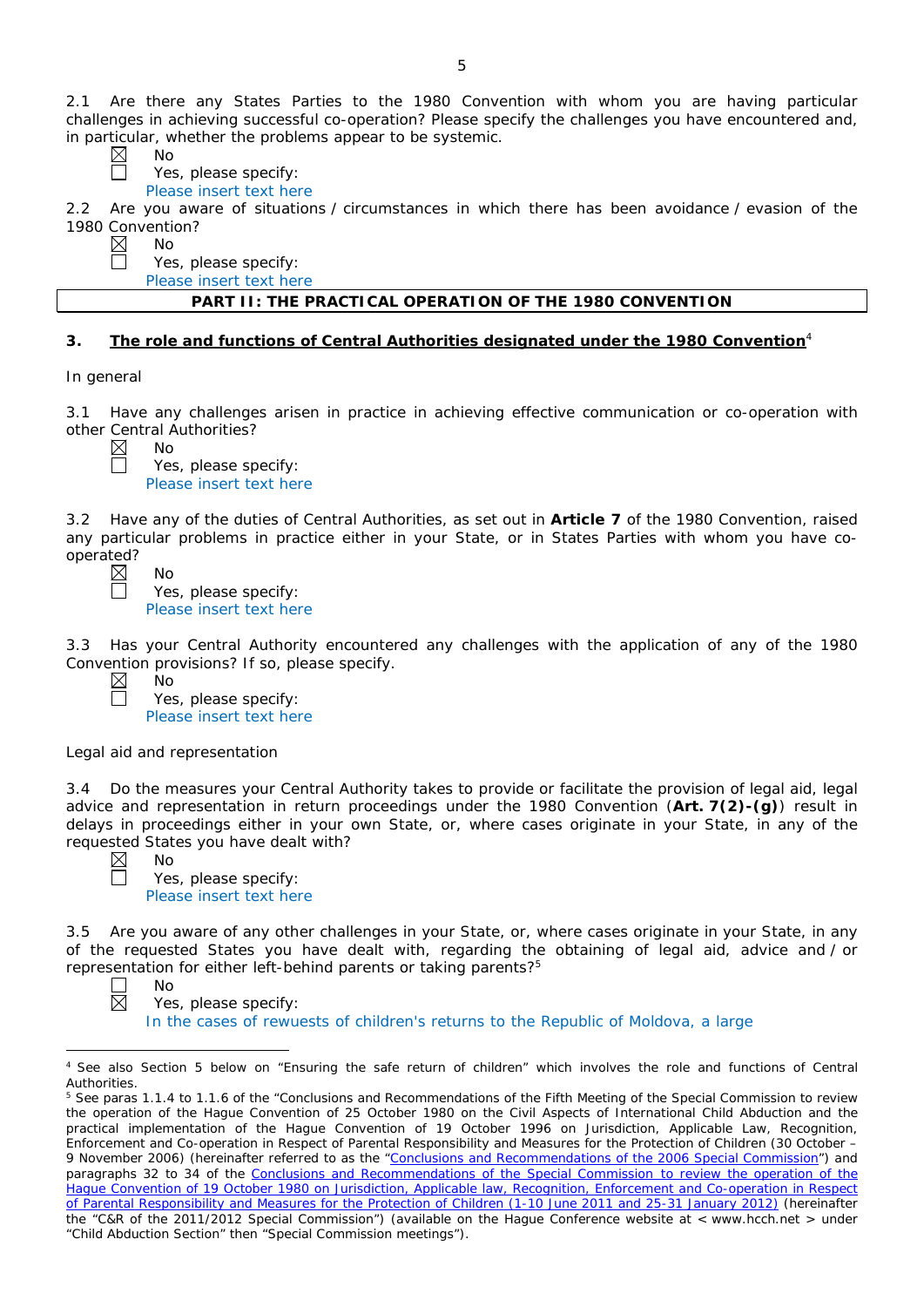number of applicants do not possess the financial resources in order to travel to the states were children are located for the purposes of their participation in the court hearings, as well as to pay the costs / tariffs of the state legal aid, even if those costs seem to be modest compared to the living standard of those states.

#### *Locating the child*

3.6 Has your Central Authority encountered any challenges with locating children in cases involving the 1980 Convention, either as a requesting or requested State?

 $\boxtimes$ No 靣

Yes, please specify the challenges encountered and what steps were taken or are considered to be taken to overcome these challenges:

Please insert text here

3.7 Has your Central Authority worked with any external agencies to discover the whereabouts of a child wrongfully removed to or retained within your State (*e.g.*, the police, Interpol, private location services)?

No

Yes, please share any good practice on this matter: Please insert text here

*Information exchange, training and networking of Central Authorities*

3.8 Has your Central Authority shared its expertise with another Central Authority or benefited from another Central Authority sharing its expertise with your Central Authority, in accordance with the Guide to Good Practice - Part I on Central Authority Practice?<sup>6</sup>

 $\boxtimes$ П

 $\Box$  $\overline{\boxtimes}$ 

No Yes, please specify: Please insert text here

3.9 Has your Central Authority organised or participated in any other networking initiatives between Central Authorities such as regional meetings via conference call or videoconference?

| Nο                      |
|-------------------------|
| Yes, please specify:    |
| Please insert text here |

### *Statistics*<sup>7</sup>

 $\overline{a}$ 

3.10 If your Central Authority does not submit statistics through the web-based INCASTAT database, please explain why.

The statistical data was submitted.

### *Prompt handling of cases*

3.11 Does your Central Authority have mechanisms in place to ensure the prompt handling of cases?

No

Yes, please specify:

According to the legislation of the Republic of Moldova, all applications addressed topublic authorities are to be examined within 30 working days, but those applications that do not require in depth studying and examination - without delay or within 15 working days from the date of registration. In case of applications received under the provisions of the 1980 Hague Convention, the central authority examines them immediately.

3.12 If your Central Authority is experiencing delays in handling cases please specify the main reasons for these delays:

Usually, delays are generated by the time needed to collect additional information or clarifications from different authorities in the country and abroad.

<sup>6</sup> Available on the Hague Conference website at < www.hcch.net > under "Child Abduction Section" then "Guides to Good Practice". See, in particular, Chapter 6.5 on twinning arrangements.

<sup>7</sup> See paras 1.1.16 to 1.1.21 of the Conclusions and Recommendations of the 2006 Special Commission (*supra.* note 5).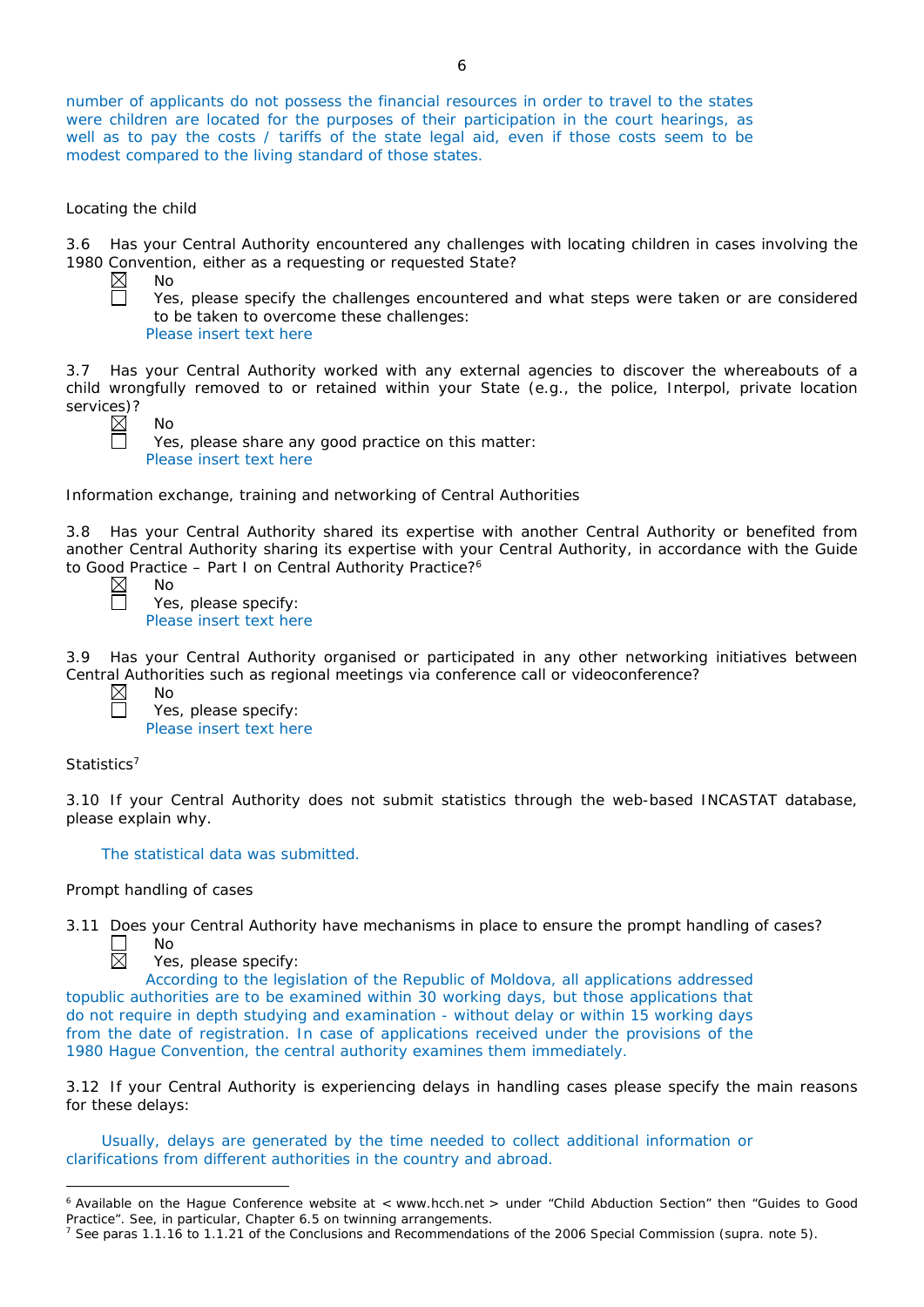#### **4. Court proceedings & promptness**

4.1 Has your State limited the number of judicial or administrative authorities who can hear return applications under the 1980 Convention (*i.e.*, concentration of jurisdiction")?8

Yes 岗

No

No, please indicate if such arrangements are being contemplated:

We intend to rise up the level of competence of hearing cases from primary courts to the courts of appeal.

4.2 Does your State have mechanisms in place to handle return decisions within six weeks (*e.g.*, production of summary evidence, limitation of appeals, swift enforcement)?

Yes, please explain: Please insert text here

4.3 If your response to the previous question is No, does your State contemplate implementing mechanisms to meet the requirement of prompt return under the 1980 Convention (*e.g.*, procedures, bench-books, guidelines, protocols)?

No, please explain:  $\Box$ 

Please insert text here

 $\boxtimes$ Yes, please explain:

After elaboration and adoption of a special law for the implementation of the provisions of the 1980 Hague Convention, the central authority will take the necessary measures to ensure the training for guardianship authorities, judges and bailiffs, and will also develop a series of instructions and tools to facilitate the implementation of the law.

4.4 If your State is experiencing delays in handling return decisions please specify the main reasons for these delays:

At the moment, there is no national legal framework for the implementation of the provisions of the 1980 Hague Convention

4.5 Do your courts regularly order immediate protective measures when initiating the return procedure, so as to prevent a new removal and minimize the harm to the child (*e.g.*, prohibit removal of the child from the jurisdiction, retain documentation, grant provisional access rights to the left-behind parent)?

⊠ No, please explain:

At the moment, there is no national legal framework for the implementation of the provisions of the 1980 Hague Convention

Yes, please explain:  $\Box$ Please insert text here

4.6 Do your courts make use of direct judicial communications to ensure prompt proceedings?  $\Box$ Yes  $\boxtimes$ 

No, please explain:

At the moment, there is no national legal framework for the implementation of the provisions of the 1980 Hague Convention

4.7 If your State has not designated a sitting judge to the International Hague Network of Judges does your State intend to do so in the near future?

 $\overline{a}$ 

No, please explain: Please insert text here

4.8 Please comment upon any cases (whether your State was the requesting or requested State), in which the judge (or decision-maker) has, before determining an application for return, communicated with a judge or other authority in the requesting State regarding the issue of the child's safe return. What was the specific purpose of the communication? What was the outcome?

No such cases

Yes

<sup>&</sup>lt;sup>8</sup> See, *The [Judges' Newsletter](https://www.hcch.net/en/instruments/conventions/publications2/judges-newsletter)* on International Child Protection – Vol. XX / [Summer-Autumn 2013](https://assets.hcch.net/upload/newsletter/nl2013tome20en.pdf) the special focus of which was "Concentration of jurisdiction under the *Hague Convention of 25 October 1980 on the civil aspects of International Child Abduction* and other international child protection instruments".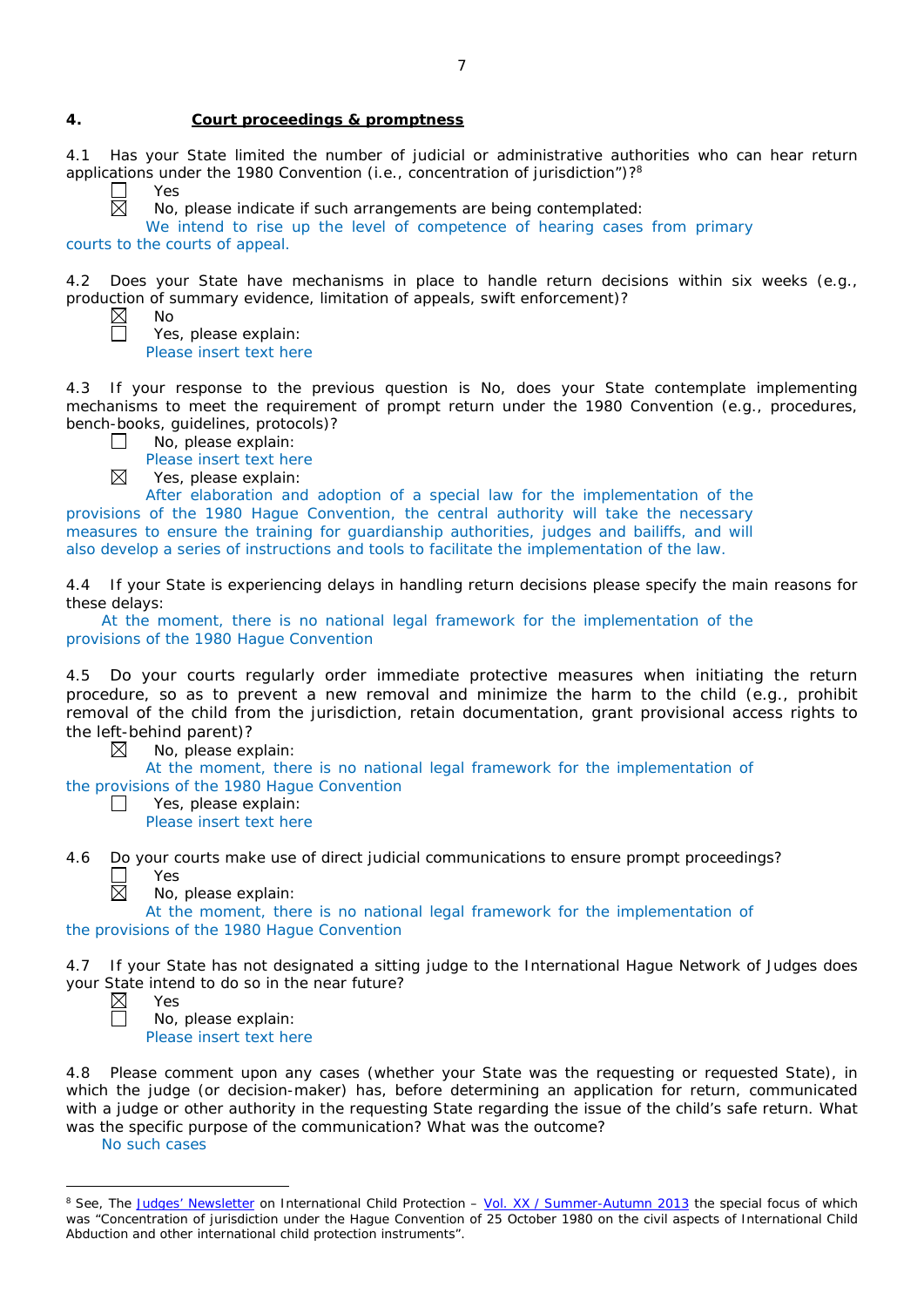### **5. Ensuring the safe return of children**<sup>9</sup>

*Methods for ensuring the safe return of children*<sup>10</sup>

5.1 What measures has your Central Authority taken to ensure that the recommendations of the 2006 and 2011 / 2012 Special Commission meetings<sup>11</sup> regarding the safe return of children are implemented? There are no specific legal provisions related to safe return of children

5.2 In particular, in a case where the safety of a child is in issue and where a return order has been made in your State, how does your Central Authority ensure that the appropriate child protection bodies in the *requesting* State are alerted so that they may act to protect the welfare of a child upon return (until the appropriate court in the requesting State has been effectively seised)?

There are no specific legal provisions related to safe return of children

5.3 Where there are concerns in the requested State regarding possible risks for a child following a return, what conditions or requirements can the relevant authority in your State put in place to minimise or eliminate those concerns?

There are no specific legal provisions related to safe return of children

#### *Use of the 1996 Convention to ensure a safe return*

5.4 If your State is not Party to the 1996 Convention, is consideration being given to the possible advantages of the 1996 Convention in providing a jurisdictional basis for urgent protective measures associated with return orders (**Arts 7 and 11**), in providing for their recognition by operation of law (**Art. 23**), and in communicating information relevant to the protection of the child (**Art. 34**)?

No Yes, please explain: Please insert text here

### *Protection of primary carer*

5.5 Are you aware of cases in your State where a primary carer taking parent, for reasons of personal security (*e.g.*, domestic or family violence, intimidation, harassment, etc.) or others, has refused or has not been in a position to return with the child to the requesting State? How are such cases dealt with in your State? Please explain and provide case examples where possible.

Until that moment, there have been no court decisions on the return of children in cases where the abduction took place because of violence against the parent who relocated the child, but several cases of this kind are at the stage of examination at the central authority. In one case, for example, the central authority received the request for the return of a child aged 2 months, relocated by the mother who breastfeeting him. Mother invoked her husband's violence and refused to return because of fear. The Central Authority of the Republic of Moldova in the communication with the Central Authority of the requesting state considered that at that time the return of the child without his mother is not possible because it is contrary to the best interest of the child.

5.6 In particular, would your authorities consider putting in place measures to protect the primary carer upon return in the requesting State as a mean to secure the safe return of the child? Please explain and provide case examples where possible.

This will be taken into account in the process the development of national legal framework for the implementation of 1980 Hague Convention.

*Post-return information*

 $\overline{a}$ 

<sup>9</sup> See **Art. 7(2)** *h)* of the 1980 Convention.

<sup>&</sup>lt;sup>10</sup> Where relevant, please make reference to the use of undertakings, mirror orders and safe harbour orders and other such measures in your State.

<sup>11</sup> See the [Conclusions and Recommendations](https://assets.hcch.net/upload/concl28sc5_e.pdf) of the Special Commission of 2006 (*supra.* note 5) at paras 1.1.12 and 1.8.1 to 1.8.2 and 1.8.4 to 1.8.5 and the Appendix to the Conclusions and Recommendations and the [Conclusions and](https://assets.hcch.net/upload/wop/concl28sc6_e.pdf)  [Recommendations of the 2011](https://assets.hcch.net/upload/wop/concl28sc6_e.pdf) / 2012 Special Commission (*supra.* note 5).at paras 39-43.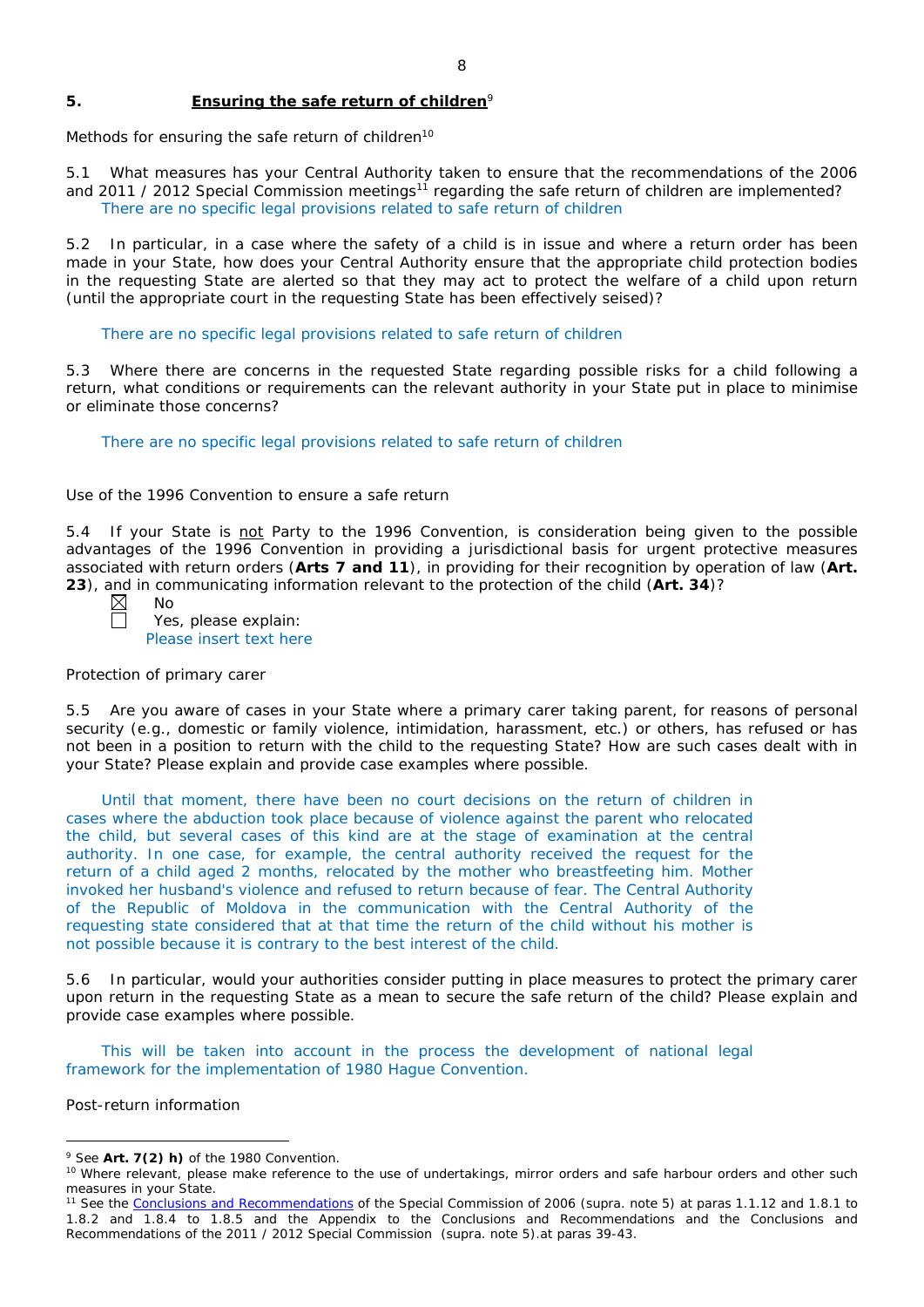5.7 In cases where measures are put in place in your State to ensure the safety of a child upon return, does your State (through the Central Authority, or otherwise) attempt to monitor the effectiveness of those measures upon the child's return? Would you support a recommendation that States Parties should co-operate to provide each other with follow-up information on such matters, insofar as is possible?

No, rather we will pass request for monitoring to the competent child protection authorities of state of return, without insisting on transmitting to us the results of the monitoring.

5.8 If your State is not Party to the 1996 Convention, is consideration being given to the possible advantages of the 1996 Convention in providing a jurisdictional basis for requesting a report on the situation of the child upon return to the State of habitual residence (**Art. 32-(a)**)?

 $\overline{a}$ 

No

Yes, please explain: Please insert text here

#### **6. Voluntary agreements and mediation**

6.1 How does your Central Authority (either directly or through any intermediary) take, or is it considering taking, appropriate steps under **Article 7-(c)** to secure the voluntary return of the child or to bring about an amicable resolution of the issues? Please explain:

Usually cases are solved amicably as a result of unofficial communication of specialists from the central authority with parents and the latter's awareness that the contact with the child protection and judiciary systems is not in the best interest of the child and, at the same time, their understanding of the fact that it will inevitably lead to a decision to the detriment of one of the parties, but both sides will spend significant material and emotional resources.

6.2 In what ways have you used the "Guide to Good Practice on Mediation" <sup>12</sup> for the purpose of implementing the 1980 Convention in your State? Please explain:

The mediation system in the Republic of Moldova, although legally regulated, is not developed.

 $12$  Available on the Hague Conference website at < www.hcch.net > under "Child Abduction Section" then "Guides to Good Practice".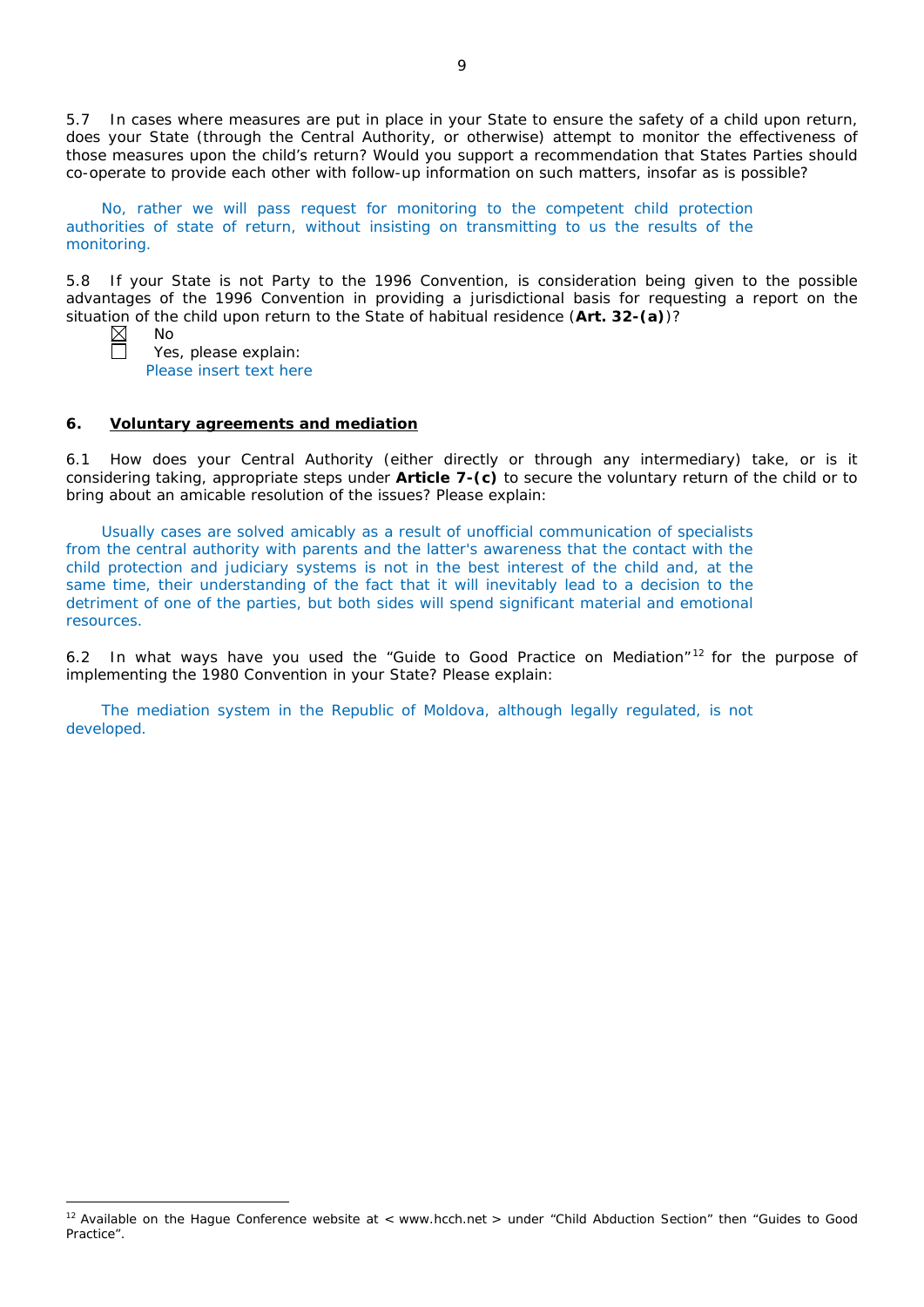6.3 Has your State considered or is it in the process of considering the establishment of a Central Contact Point for international family mediation to facilitate access to information on available mediation services and related issues for cross-border family disputes involving children, or has this task been entrusted to the Central Authority?<sup>13</sup>

- $\Box$ No, please explain:
	- Please insert text here
- ⊠ Yes, please explain:

After elaboration of national legal framework for the implementation of the 1980 Hague Convention.

## **7. Preventive measures**

No

Yes

7.1 Has your State taken steps to advance the development of a travel form under the auspices of the International Civil Aviation Organisation?14

Yes, please describe: Please insert text here

7.2 Regardless of whether the International Civil Aviation Organisation adds the development of a travel form to its work programme, would your State support the development of a non-mandatory model travel form under the auspices of the Hague Conference?

 $\overline{a}$ 

No, please explain: Please insert text here

# **8. The Guide to Good Practice under the 1980 Convention**

8.1 In what ways have you used the Parts of the Guide to Good Practice<sup>15</sup> to assist in implementing for the first time, or improving the practical operation of, the 1980 Convention in your State?

a. Part I on Central Authority Practice. Please explain:

It will be used as the principal source of information in the process of elaboration of national legal framework for the implementation of the 1980 Hague Convention.

b. Part II on Implementing Measures. Please explain:

It will be used as the principal source of information in the process of elaboration of national legal framework for the implementation of the 1980 Hague Convention. .

c. Part III on Preventive Measures. Please explain:

It will be used as the principal source of information in the process of elaboration of national legal framework for the implementation of the 1980 Hague Convention.

d. Part IV on Enforcement. Please explain:

It will be used as the principal source of information in the process of elaboration of national legal framework for the implementation of the 1980 Hague Convention.

8.2 How have you ensured that the relevant authorities in your State have been made aware of, and have had access to, the Guide to Good Practice?

At the moment, the main actor involved in the examination of applications under the 1980 Hague Convention is the central authority. After approving the national legal framework for implemention of the Convention, the central authority will take steps to harness the Guide to Good Practice in the process of training the territorial guardianship authorities, judges, bailiffs and other specialists.

8.3 Do you have any other comments about any Part of the Guide to Good Practice?

<sup>&</sup>lt;sup>13</sup> As it has been encouraged in the Guide to Good Practice on Mediation, Chapter 4, on "Access to Mediation". par. 114-117. See also [Conclusions and Recommendations of the 2011](https://assets.hcch.net/upload/wop/concl28sc6_e.pdf) / 2012 Special Commission (*supra.* note 5) at par. 61.

<sup>14</sup> See the [Conclusions and Recommendations of the 2011](https://assets.hcch.net/upload/wop/concl28sc6_e.pdf) / 2012 Special Commission (*supra.* note 5) at par. 92.

<sup>&</sup>lt;sup>15</sup> All Parts of the Guide to Good Practice under the 1980 Convention are available on the Hague Conference website at < www.hcch.net > under "Child Abduction Section" then "Guides to Good Practice".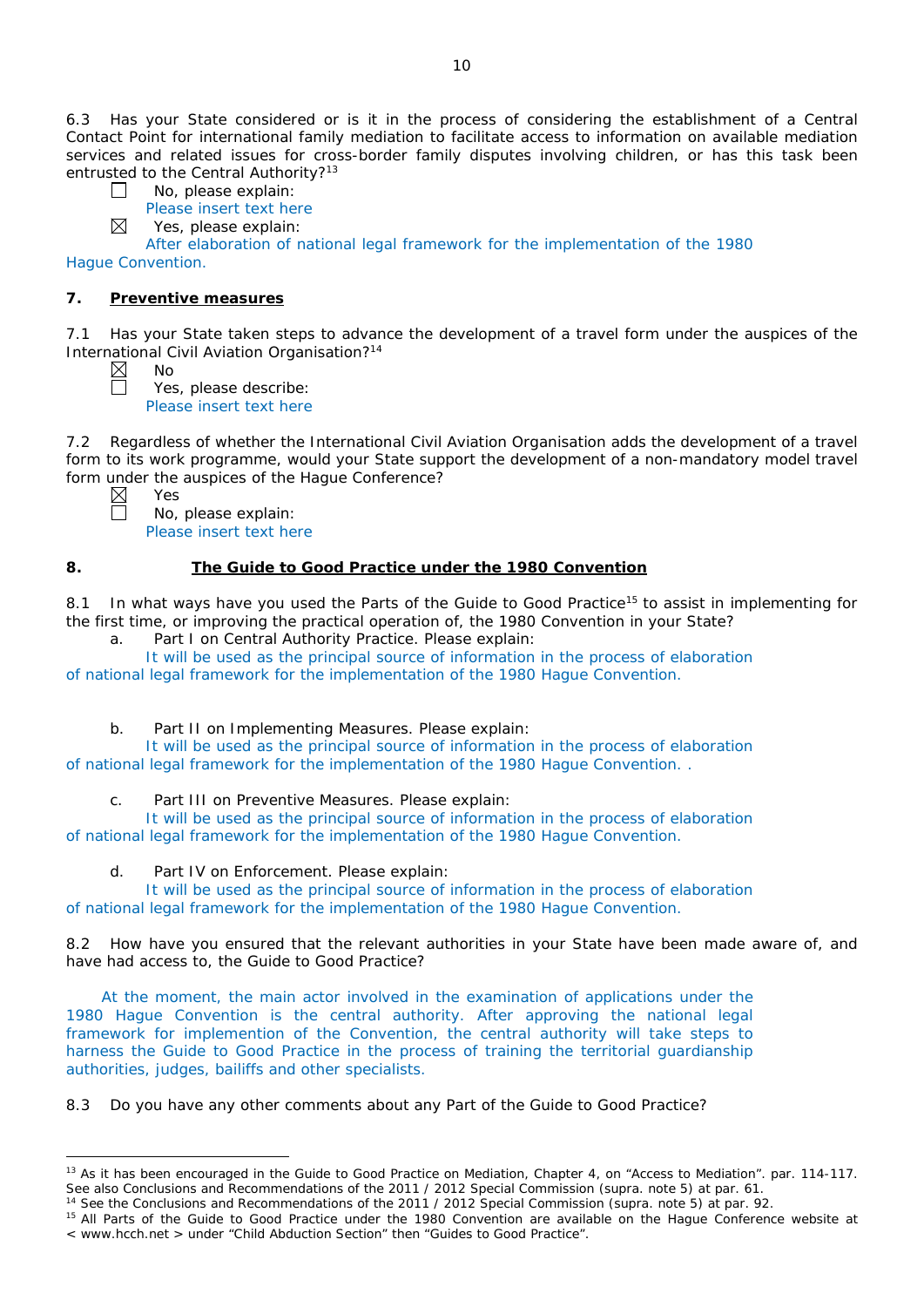No

### **9. Publicity and debate concerning the 1980 Convention**

9.1 Has the 1980 Convention given rise to (a) any publicity (positive or negative) in your State, or (b) any debate or discussion in your national parliament or its equivalent?<br>  $\square$  No<br>
Yes, please indicate the outcome of this debate or discussion<br>
Yes, please indicate the outcome of this debate or discussion

No

Yes, please indicate the outcome of this debate or discussion, if any:

There has been a case of putting public pressure on the central authority from the side of the ex-ombudsman for children's rights, who, ignoring the principles and provisions of the Convention, tended to defend the interests of a Moldovan citizen (a mother) who abducted a child. Although in our society there still a stereotypical perception of the place and roles of parents in raising and educating children, this public confrontation has been an opportunity for the central authority to sensitized public opinion about the inevitable consequences of illegal decisions taken by parents regarding their children, as well as their responsibility towards the child, especially in the context of the amplitude of migration phenomenon in the Republic of Moldova.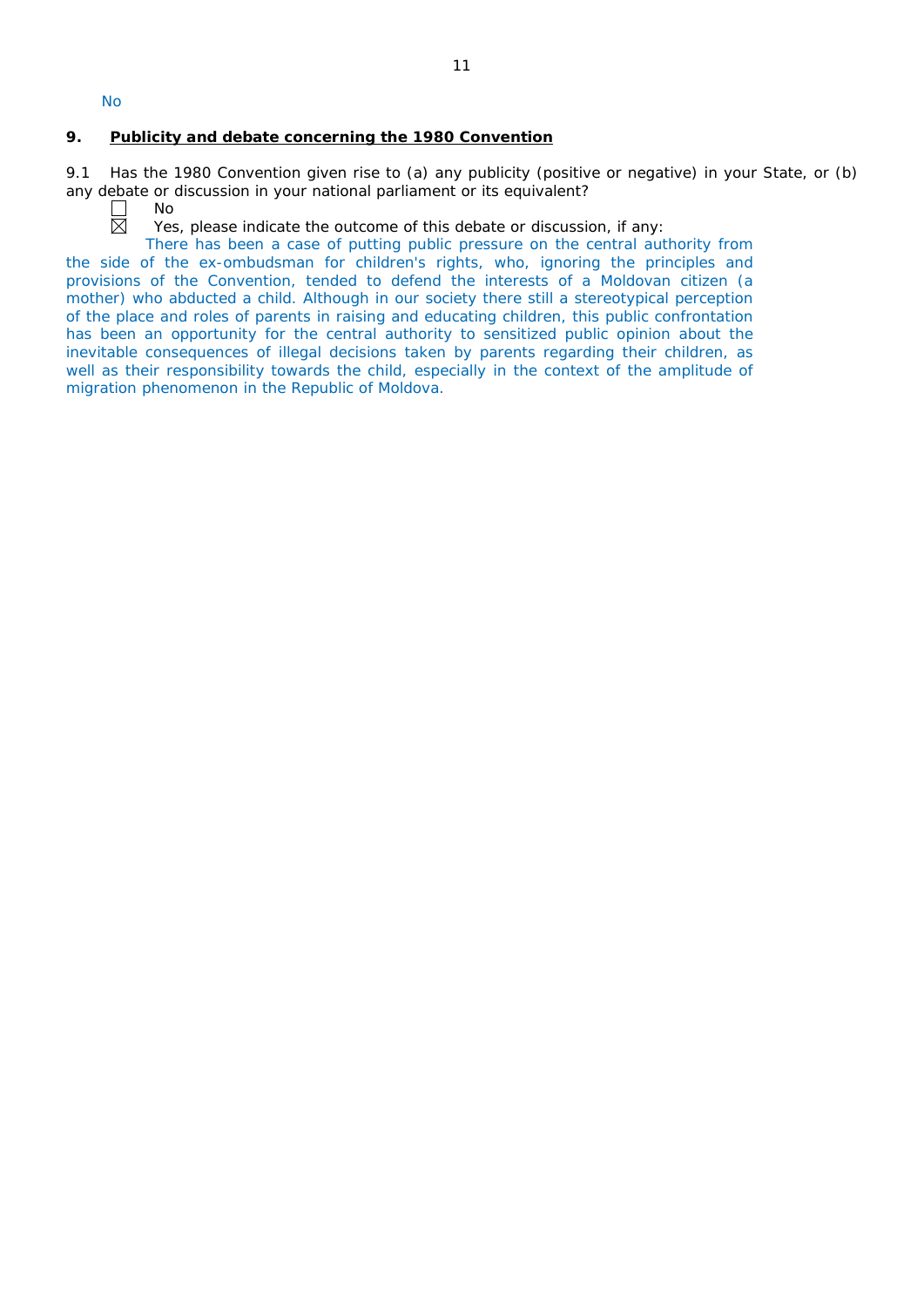9.2 By what methods does your State disseminate information to the public about the 1980 Convention?

Publication of data about abduction in various current reports, but also in the Periodic Report on the Implementation of the United Nations Convention on the Rights of the Child), offering some Mass Media Interviews. Also the development of national legal framework for the implementation of the 1980 Hague Convention is part of the National Action plan for the implementation of Child Protection Strategy 2014-2020.

#### **PART IV: TRANSFRONTIER ACCESS / CONTACT AND INTERNATIONAL FAMILY RELOCATION**

### **10. Transfrontier access / contact**<sup>16</sup>

10.1 Since the 2011 / 2012 Special Commission, have there been any significant developments in your State regarding Central Authority practices, legislation, procedural rules or case law applicable in cases of transfrontier contact / access?

No

Yes, please explain: Please insert text here

10.2 Please indicate any important developments in your State, since the 2011 / 2012 Special Commission, in the interpretation of **Article 21** of the 1980 Convention.

#### None

10.3 What problems have you experienced, if any, as regards co-operation with other States in respect of:

- a. the granting or maintaining of access rights; None
- b. the effective exercise of rights of access; and None
- c. the restriction or termination of access rights. None

Please provide case examples where possible. None

10.4 In what ways have you used the "General Principles and Guide to Good Practice on Transfrontier Contact Concerning Children"17 to assist in transfrontier contact / access cases in your State? Can you suggest any further principles of good practice?

In most cases, requests for Contact Concerning Children come to the central authority regarding the violation of the respective right by the parent who lives with the child abroad, but there are several cases realted to the restriction of parental access to the child (all within the examination of return applications). In these situations, the central authority intervened to the territorial guardianship authority with the request to facilitate the access to the child for parent who is abroad. As a result the problems were solved amicably, except for one case in which the territorial guardianship authority drew up an administrative act approving the schedule of meetings between the parent and the child.

### **11. International family relocation**<sup>18</sup>

 $\overline{a}$ 

<sup>16</sup> See the [Conclusions and Recommendations](https://assets.hcch.net/upload/concl28sc5_e.pdf) of the 2006 Special Commission (*supra.* note 5) at paras 1.7.1 to 1.7.3. <sup>17</sup> Available on the Hague Conference website at < www.hcch.net > under "Child Abduction Section" then "Guides to Good Practice".

<sup>&</sup>lt;sup>18</sup> See the Conclusions and Recommendations of the 2006 Special Commission meeting at paras 1.7.4 to 1.7.5:

*<sup>&</sup>quot;*1.7.4 The Special Commission concludes that parents, before they move with their children from one country to another, should be encouraged not to take unilateral action by unlawfully removing a child but to make appropriate arrangements for access and contact preferably by agreement, particularly where one parent intends to remain behind after the move.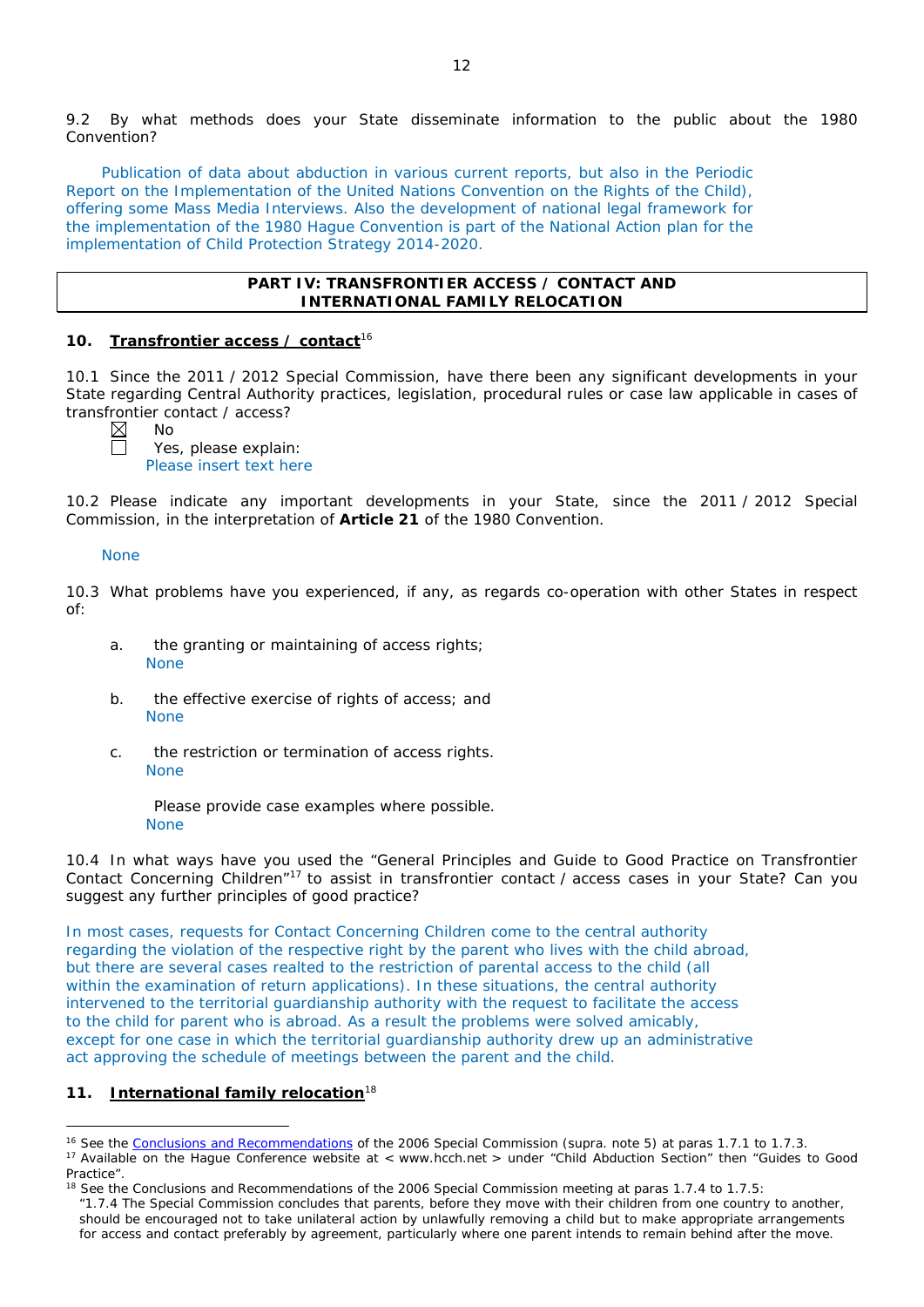11.1 Since the 2011 / 2012 Special Commission, have there been any significant developments in your State regarding the legislation, procedural rules or case law applicable to international family relocation? Where possible, please explain these developments in the legislation, procedural rules or case law:

International family relocation is a problem for the Republic of Moldova because of the large number of migrants and divorces (conditioned by migration). At the moment, there is no clear vision of a mechanism to ensure respect for the rights and interests of all parties affected by international family relocation.

Certainly, this topic will be given a special attention in the process of the elaboration national legal framework for the implementation of the 1980 Hague Convention.

#### **PART V: NON-CONVENTION CASES AND NON-CONVENTION STATES**

#### **12. Non-Convention cases and non-Convention States**

12.1 Are there any States that you would particularly like to see become a State Party to the 1980 Convention? If so, what steps would you suggest could be taken to promote the Convention and encourage ratification of, or accession to, the Convention in those States? Please explain:

No

12.2 Are there any States which are not Parties to the 1980 Convention or not Members of the Hague Conference that you would like to see invited to the Special Commission meeting in 2017?

No

 $\overline{a}$ 

#### *The "Malta Process"*<sup>19</sup>

12.2 In relation to the "Malta Process":

a. Do you have any comment to make on the "Principles for the Establishment of Mediation Structures in the context of the Malta Process" and the accompanying Explanatory Memorandum?<sup>20</sup> No comments

b. Have any steps been taken towards the implementation of the Malta Principles in your State and the designation of a Central Contact Point, in order to better address cross-border family disputes over children involving States that are not a Party to the 1980 and 1996 Conventions?

No

Yes, please explain: Please insert text here

c. What is your view as to the future of the "Malta Process"? No comments

### **PART VI: TRAINING AND EDUCATION AND**

1.7.5 The Special Commission encourages all attempts to seek to resolve differences among the legal systems so as to arrive as far as possible at a common approach and common standards as regards relocation."

<sup>&</sup>lt;sup>19</sup> The "Malta Process" is a dialoque between certain States Parties to the 1980 and 1996 Conventions and certain States which are not Parties to either Convention, with a view to securing better protection for cross-border rights of contact of parents and their children and addressing the problems posed by international abduction between the States concerned. For further information see the Hague Conference website at < www.hcch.net > under "Child Abduction Section" then "Judicial Seminars on the International Protection of Children".

<sup>&</sup>lt;sup>20</sup> The Principles and Explanatory Memorandum were circulated to all Hague Conference Member States and all States participating in the Malta Process in November 2010. They are available on the Hague Conference website at < www.hcch.net > under "Child Abduction Section" then "Judicial Seminars on the International Protection of Children".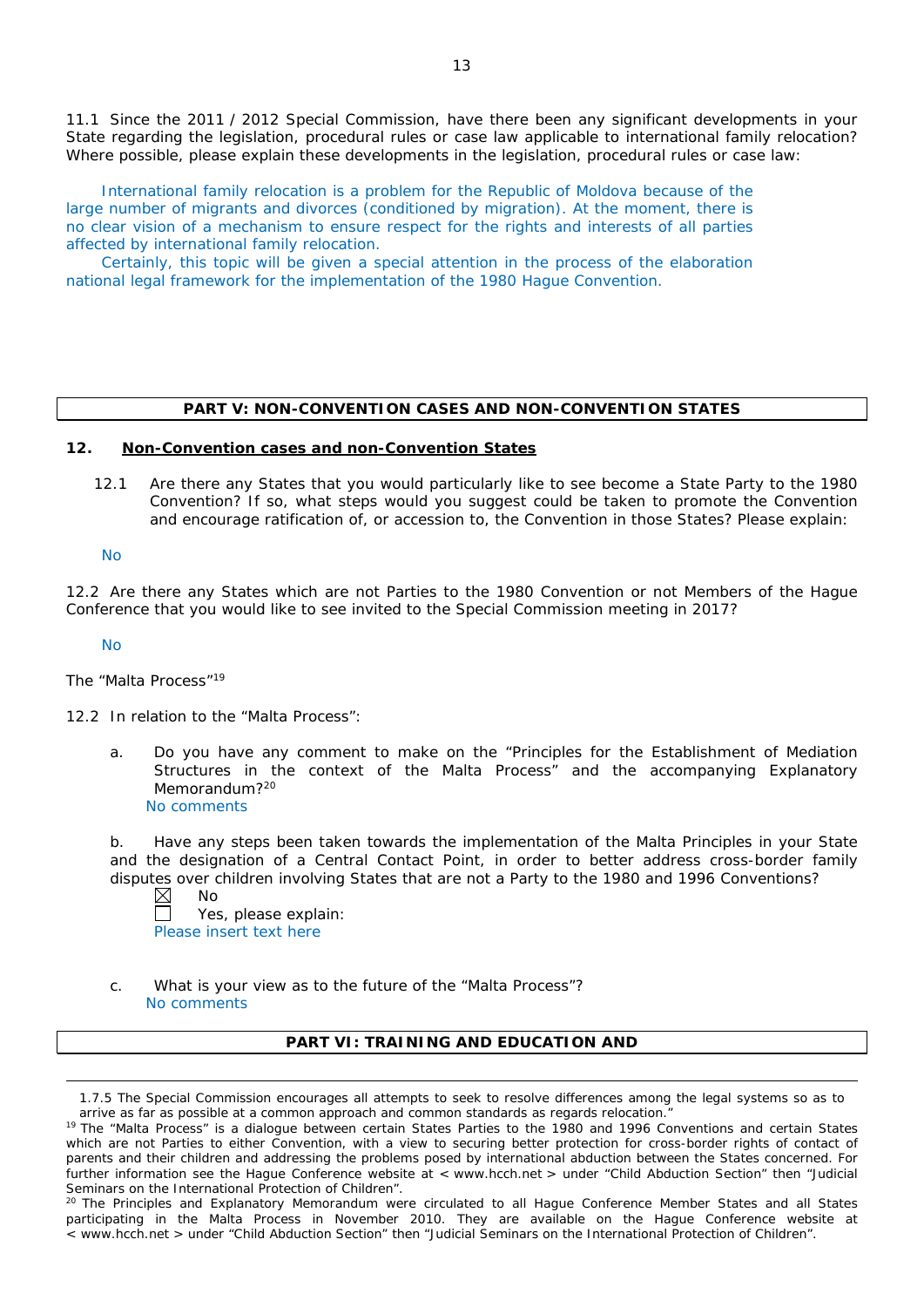### **THE TOOLS, SERVICES AND SUPPORT PROVIDED BY THE PERMANENT BUREAU**

### **13. Training and education**

13.1 Can you give details of any training sessions / conferences organised in your State to support the effective functioning of the 1980 Convention, and the influence that such sessions / conferences have had?

### No such events has to places

### **14. The tools, services and support provided by the Permanent Bureau**

### *In general*

 $\overline{a}$ 

14.1 Please comment or state your reflections on the specific tools, services and support provided by the Permanent Bureau to assist with the practical operation of the 1980 and 1996 Conventions, including:

- a. The Country Profile available under the Child Abduction Section.
	- No comments
- b. INCADAT (the international child abduction database, available at < www.incadat.com >). No comments
- c. *The Judges' Newsletter* on International Child Protection the publication of the Hague Conference on Private International Law which is available online for free;<sup>21</sup> No comments
- d. The specialised "Child Abduction Section" of the Hague Conference website  $(<$  www.hcch.net >); No comments
- e. INCASTAT (the database for the electronic collection and analysis of statistics on the 1980 Convention):  $22$ No comments
- f. Providing technical assistance and training to States Parties regarding the practical operation of the 1980 and 1996 Conventions.<sup>23</sup> Such technical assistance and training may involve persons visiting the Permanent Bureau or, alternatively, may involve the Permanent Bureau organising, or providing assistance with organising, national and international judicial and other seminars and conferences concerning the Convention(s) and participating in such conferences; No comments
- g. Encouraging wider ratification of, or accession to, the Convention(s), including educating those unfamiliar with the Convention(s);  $24$ No comments
- h. Supporting communications between Central Authorities, including maintaining their contact details updated on the HCCH website; No comments
- i. Supporting communications among Hague Network Judges and between Hague Network Judges and Central Authorities, including maintaining a confidential database of up-to-date contact details of Hague Network Judges No comments

<sup>&</sup>lt;sup>21</sup> Available on the Hague Conference website at < www.hcch.net > under "Child Abduction Section" and "Judges' Newsletter on International Child Protection". For some volumes of *The Judges' Newsletter*, it is possible to download individual articles as required.

 $22$  Further information is available via the Haque Conference website at < www.hcch.net > under "Child Abduction Section" then "INCASTAT".

<sup>&</sup>lt;sup>23</sup> Such technical assistance may be provided to judges, Central Authority personnel and / or other professionals involved with the practical operation of the Convention(s).

 $24$  Which again may involve State delegates and others visiting the Permanent Bureau or, alternatively, may involve the Permanent Bureau organising, or providing assistance with organising, national and international judicial and other seminars and conferences concerning the Convention(s) and participating in such conferences.